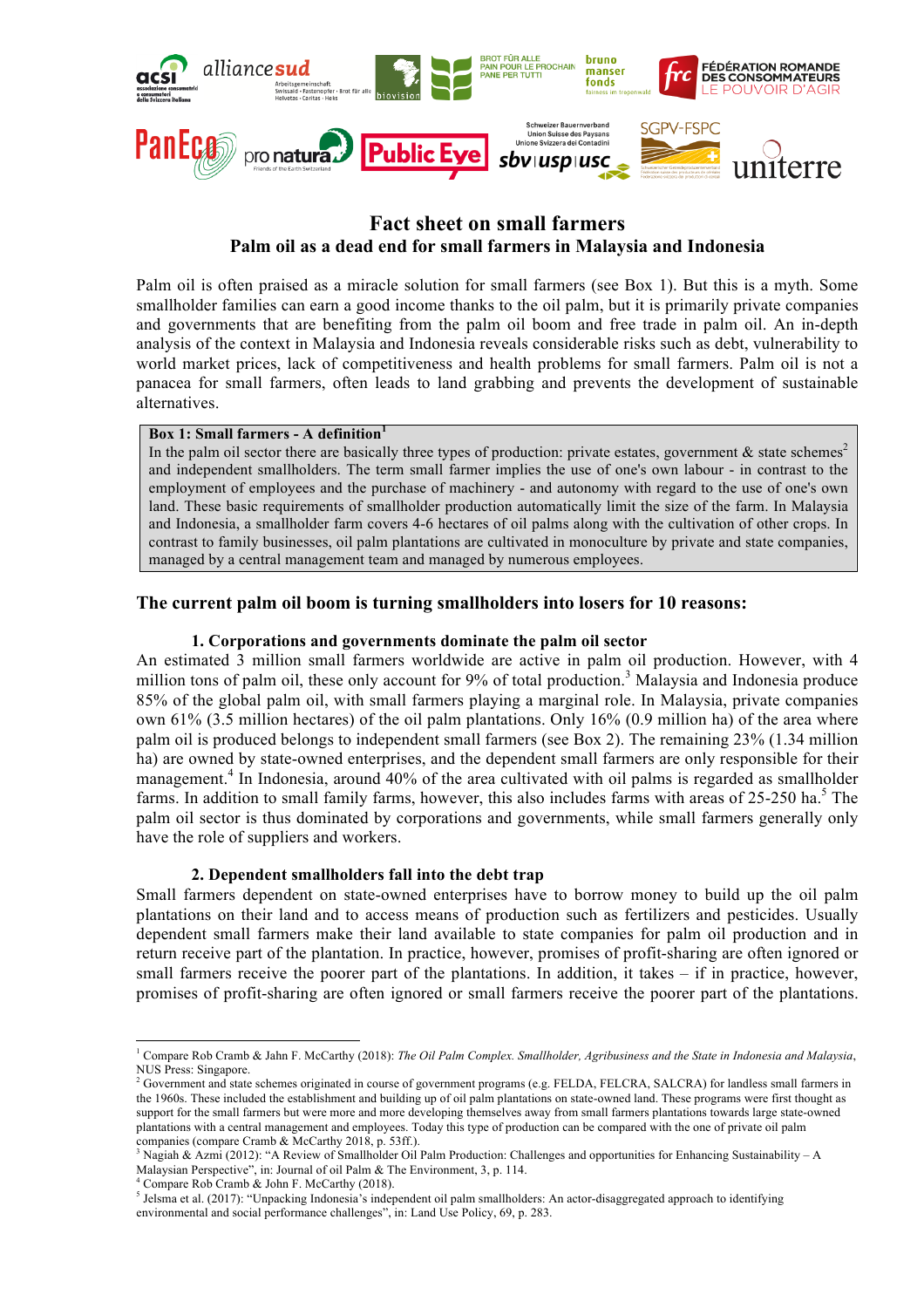Furthermore, it takes - if at all - many years until small farmers can repay the debts for the establishment of the plantations to the state enterprises. $<sup>6</sup>$ </sup>

# **3. Agricultural policy does not allow alternatives to**

The number of small farmers who rely on oil palms has been growing steadily in Malaysia and Indonesia since the  $1980s$ .<sup>7</sup> The decisive factor for this development is the aggressive agricultural policy of both governments, which for decades has aimed at the large-scale expansion of oil palm plantations.<sup>8</sup> This led to the development of a comprehensive infrastructure (palm oil mills, distribution channels, cultivation programmes) and a shift from small farms to large plantations. At the same time, state support for the cultivation of other crops (e.g. rubber, pepper, cocoa) has practically ceased.<sup>9</sup> Often, smallholder families can only secure their land rights by entering the palm oil sector - a phenomenon called strategic agriculture.<sup>10</sup> Many small farmers are thus forced to either lose their land to palm oil companies or grow their own oil palms.11 The consequences of this agricultural policy are devastating: on the one hand, the oil palm is today the only cash crop for which it is guaranteed to find a buyer in Malaysia and Indonesia. On the other hand, small farmers without access to the palm oil infrastructure are completely neglected by the government due to their location or lack of transport facilities.<sup>12</sup>

# **Box 2: Types of small farmers**<sup>13</sup>

### *Independent smallholders:*

- $\triangleright$  self-determined construction of oil palms within a diversified production system
- $\triangleright$  Production without state support or agreement with palm oil company
- $\triangleright$  lower yields compared to large plantations, but an advantageous cost-benefit ratio due to low production costs (e.g. seedlings, fertilizers, pesticides)

#### *Dependent smallholders:*

- $\triangleright$  structurally dependent on state-owned companies that use land from small farmers for oil palm plantations
- $\triangleright$  state support (seedlings, fertilizers, pesticides) for the cultivation of oil palms
- $\triangleright$  Loss of autonomy, as decisions on land and farming practices are made by centrally controlled companies

#### *Landless and former small farmers:*

- $\triangleright$  Loss of land due to sale to or land grabbing by palm oil company
- $\triangleright$  Employment as agricultural workers (e.g. day labourers on large plantations)
- $\triangleright$  Dependence on wage labour or state support due to lack of subsistence base

# **4. The state expropriates small farmers for the benefit of large corporations**

Corruption, which is widespread in Malaysia and Indonesia, is leading to a strategic alliance between politics and agricultural business. The resulting concession of indigenous territory in favour of palm oil companies is internal land grabbing.<sup>14</sup> Small farmers and indigenous communities affected by land grabbing have filed numerous lawsuits against palm oil companies, state enterprises and government. The complaints include land expropriations, border disputes, lack of consultation, illegal activities of the corporations and lack of compensation payments or false promises to the affected village communities.<sup>15</sup>

l

 $6$  Cramb & McCarthy (2018), p. 56f.

 $\sqrt{7}$  Compare Jelsma et al al. (2017).

 $\frac{8}{3}$  Cramb & McCarthy (2018), p. 11ff.

<sup>&</sup>lt;sup>9</sup> The Malaysian government saw the establishment of large plantations as the only opportunity to integrate small farmers into the palm oil sector. This included a clear prioritisation of the private sectors over the small farmers, in which support programs for small farmers were specifically reduced. (Compare Cramb & McCarthy 2018, p. 248f.).<br>specifically reduced. (Compare Cramb & McCarthy 2018, p. 248f.).

<sup>10</sup> Compare Majid-Cooke (2002): "Vulnerability, Control and Oil Palm in Sarawak, Globalization and a New Era", in: Development and Change, 33, 2, 193ff.

<sup>&</sup>lt;sup>11</sup> Compare Colchester et al. (2013): Conflict or Consent? The Oil Palm Sector at a Cross Road, Forest Peoples Programme, Sawit Watch and TUK Indonesia.

 $12$  Cramb & McCarthy (2018), p. 60ff.

<sup>&</sup>lt;sup>13</sup> Compare Cramb & McCarthy (2018).

<sup>&</sup>lt;sup>14</sup> While land grabbing is usually associated with the deliberate intrusion of transnational companies into foreign territory, the palm oil sector in Malaysia and Indonesia is a special case. Here, the population is bilked of their land by their own government, which concessions these in return of bribe money to – mostly native – palm oil companies. Thereby indigenous territory – established in the Malaysian constitution as a native

<sup>&</sup>lt;sup>15</sup> Cramb (2013): "A Malaysian Land Grab? The Political Economy of Large-scale oil Palm Development in Sarawak", in: The Land Deal Politics Initiative, p. 14ff.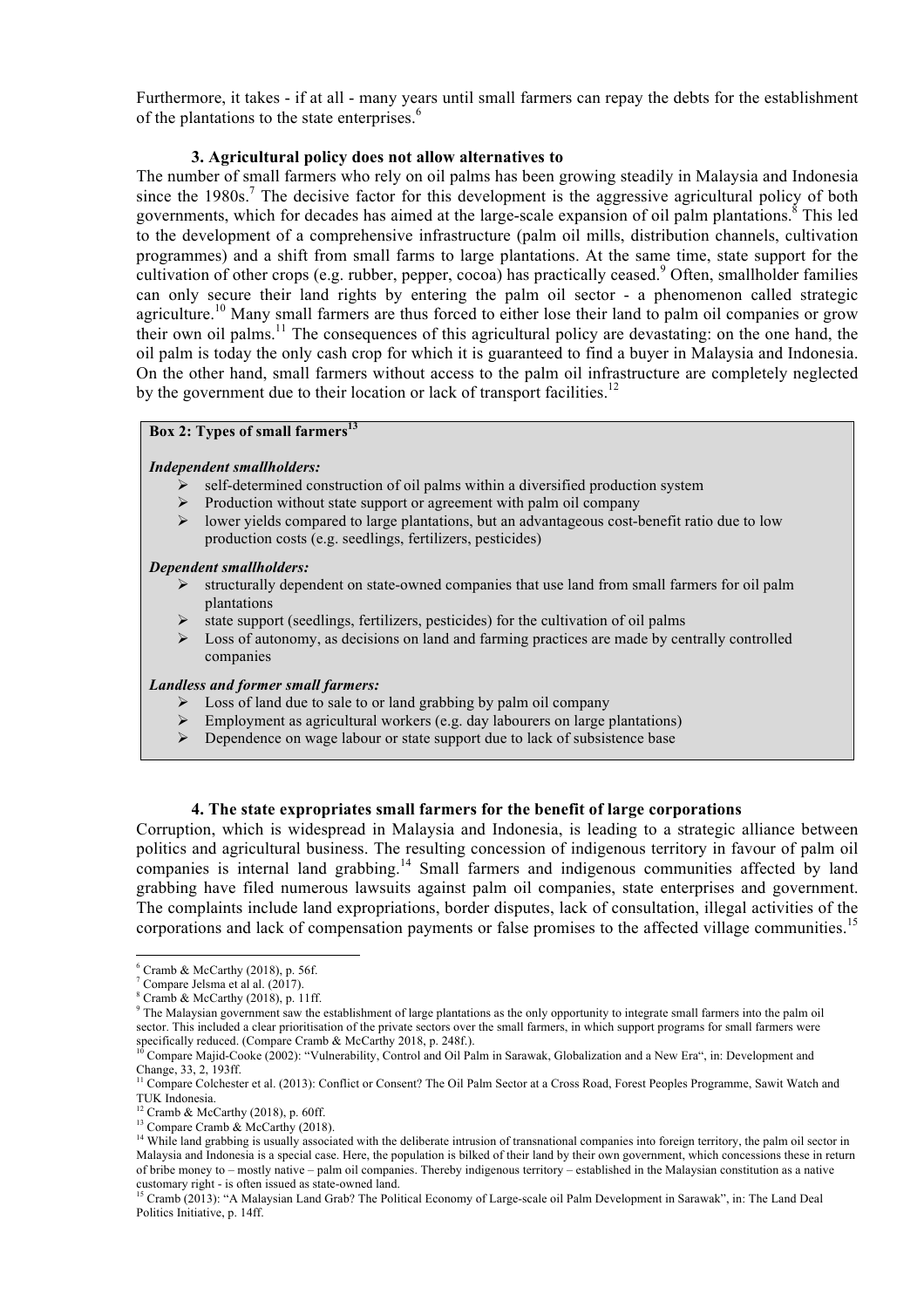In 2013 alone, Indonesia's National Land Office registered 3,000 conflicts between palm oil companies and local communities.<sup>16</sup> Land litigation cases often drag on for several years and are protracted under pressure from the corporations concerned.<sup>17</sup>

### **5. High health risk from pesticides**

Conventional palm oil production requires the use of highly toxic pesticides such as paraquat, which is banned in 32 countries.<sup>18</sup> Small farmers often use these toxins without knowing their dangers and without having suitable protective equipment. Dependent small farmers and plantation workers should indeed be trained and equipped by palm oil companies in dealing with these toxins. However, numerous studies point out that large plantations regularly violate ILO conventions and human rights with regard to health and occupational safety.<sup>19</sup> Independent small farmers usually lack the capital to continue their education in this area and to buy the necessary work equipment. Improper use of pesticides often leads to allergic reactions, asthma, skin rashes and infections.<sup>20</sup> Palm oil production therefore poses an increased health risk for small farmers, regardless of the type of production they work in.

### **6. Lack of capital as an obstacle to profitability**

The central prerequisite for high yields in the palm oil sector is access to capital for high-quality seedlings, fertilizers and pesticides. These high production costs are a decisive hurdle for small farmers to profit from palm oil production.<sup>21</sup> Independent smallholders have on average 35-40% lower yields compared to large plantations of private or state-owned companies.<sup>22</sup> Indonesia produces an average of 2.6 tons of palm oil per hectare per year, whereas the yield of small women farmers is limited to 0.5 to 2 tons.<sup>23</sup>

#### **7. Vulnerability to fluctuating world market prices**

Independent small farmers can now benefit from the established infrastructure (mills, roads, distribution channels), but with only 4-6 ha of oil palms they are very vulnerable to fluctuating world market prices.<sup>24</sup> In contrast to palm oil companies, small farmers are not present in the more profitable stages of the value chain - i.e. processing, transport and trade. Moreover, they cannot compensate for crop failures on their plantations because they do not own a large number of plantations like private or state-owned companies.<sup>25</sup>

# **8. Small farmers cannot keep up with the digitisation of companies**

The palm oil industry is relying on digitization and mechanization to meet the growing global demand for palm oil. Yields are increased through the use of drones, robots and digital technology. The aim is to save manpower on the plantations.<sup>26</sup> Labour-intensive small businesses do not have this option because of their economic conditions.<sup>27</sup> As a result, the already limited competitiveness of small farmers in the palm oil sector will be further weakened.

#### **9. Food security threatened by palm oil expansion**

The expansion of palm oil production in Malaysia and Indonesia leads to a unilateral agricultural economy. Traditional subsistence crops such as rice are abandoned in favour of apparently lucrative

l <sup>16</sup> Brot für alle (2017): "Palmöl und Land Grabbing". https://brotfueralle.ch/content/uploads/2017/03/Palmoel-und-Land-Grabbing.pdf.

<sup>&</sup>lt;sup>17</sup> Cramb & Sujang (2013): "The mouse deer and the crocodile: oil palm smallholders and livelihood strategies in Sarawak, Malaysia", in: The Journal of Peasant Studies, 40, 1, p. 131.

 $18$  Cramb & McCarthy (2018), p. 402.

<sup>&</sup>lt;sup>19</sup> Compare Colchester et al. (2013); Liberty Asia (2018): Malaysia's Palm Oil Industry.

http://freedom.collaborative.prod.s3.amazonaws.com/Malaysia\_Analysis\_120218\_FINAL.pdf; Rainforest Action Network (2017): The Human Cost of Conflict Palm Oil Revisited. https://laborrights.org/sites/default/files/publications/Human\_Cost\_Revisited\_0.pdf; Amnesty International (2016): The Great Palm Oil Scandal. https://www.amnesty.org/download/Documents/ASA2151842016ENGLISH.PDF.

 $2^{20}$  Cramb & McCarthy (2018), p. 402.

<sup>&</sup>lt;sup>21</sup> Ismail et al. (2003): "The Production Cost of Oil Palm Fresh Fruit Bunches: the Case of Independent Smallholders in Johor", in: Oil Palm Industry Economic Journal, 3, 1, p. 4f.

<sup>&</sup>lt;sup>22</sup> Kushairi et al. (2018): "Oil Palm Economic Performance in Malaysia and R&D Progress in 2017", in: Journal of Oil Palm Research, 30, 2, p. 171.

 $^{23}$  Weltbank (2011): The World Bank Group Framework and IFC Strategy for Engagement in the Palm Oil Sector.

https://www.ifc.org/wps/wcm/connect/159dce004ea3bd0fb359f71dc0e8434d/WBG+Framework+and+IFC+Strategy\_FINAL\_FOR+WEB.pd  $\frac{1}{24}$  Cross 1.0.1.2.1.1.2.1.2.1.2.2.

 $4$  Cramb & McCarthy (2018), p. 250.

 $2<sup>25</sup>$  Cramb & McCarthy (2018), p. 33f.

<sup>&</sup>lt;sup>26</sup> Nambiappan et al. (2018): Malaysia: "100 Years of Resilient Palm Oil Economic Performance, in: Journal of Oil Palm Research", 30, 1, p. 22f. 22f.<br> $27$  Compare Majid Cooke (2002).